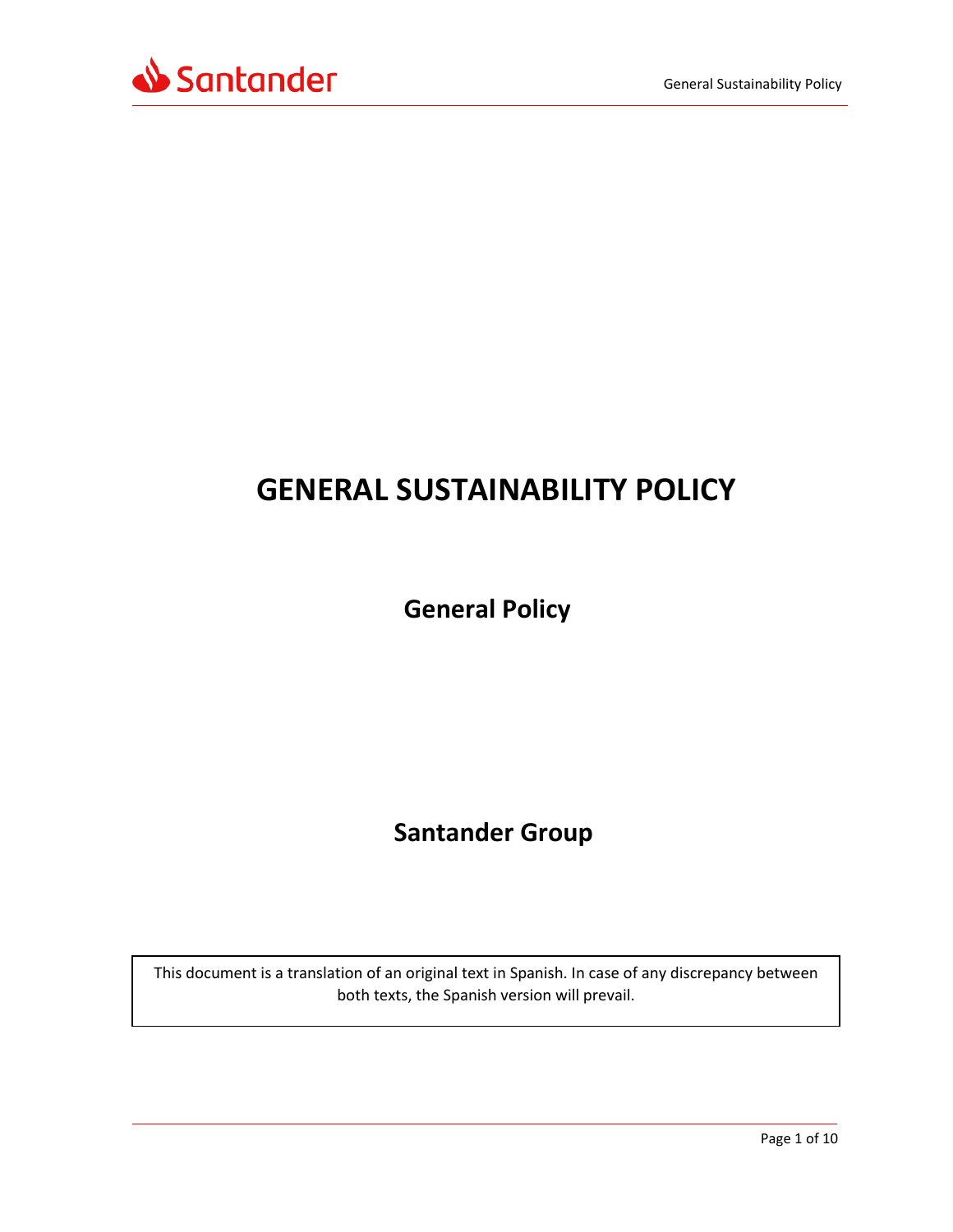

## **TABLE OF CONTENTS**

| 1            | <b>INTRODUCTION</b>                                                    | 3  |
|--------------|------------------------------------------------------------------------|----|
| $\mathbf{2}$ | <b>DEFINITION</b>                                                      | 3  |
| 3            | <b>SCOPE OF APPLICATION</b>                                            | 3  |
| 4            | <b>SUSTAINABILITY GENERAL PRINCIPLES</b>                               | 4  |
| 5.           | <b>FINANCE-RELATED ENVIRONMENTAL, SOCIAL, AND CLIMATE CHANGE RISKS</b> | -8 |
| 6            | <b>GOVERNANCE</b>                                                      | 8  |
| 7            | <b>ANNEX I: MAIN CONVENTIONS ON WHICH THIS POLICY IS BASED</b>         | 10 |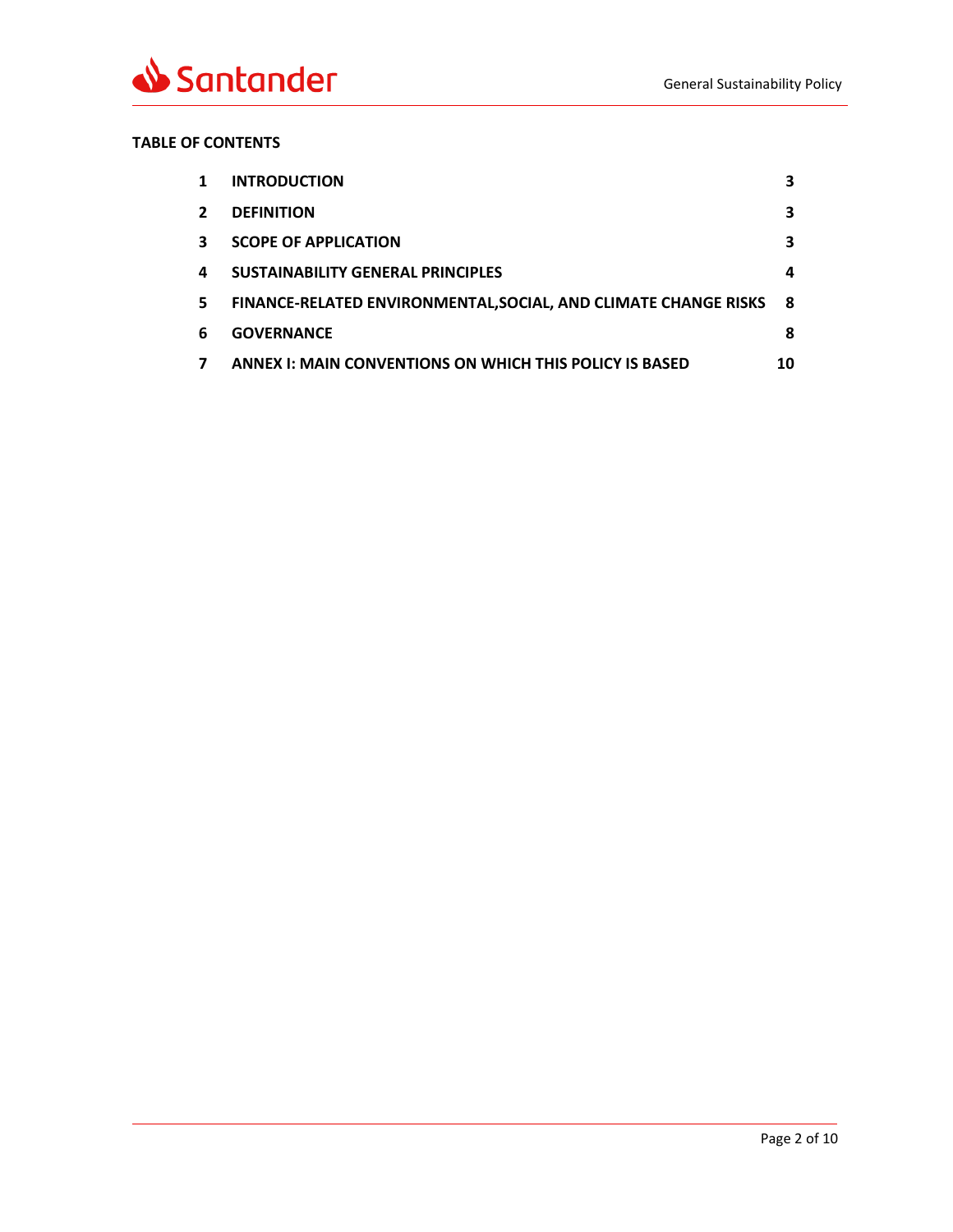# <span id="page-2-0"></span>**1 INTRODUCTION**

This document defines Banco Santander S.A.'s («Santander, Santander Group») sustainability approach, is based on the best practices included in international conventions, initiatives and protocols, codes of conduct and internationally relevant guides on the subject (see Annex I). Among them, special attention will be given to the United Nations Sustainable Development Goals (SDG), the Paris Agreement and the Responsible Banking Principles of the United Nations Environment Programme Finance Initiative (UNEP FI).

Initiatives and principles of this policy do not affect the strict compliance with the relevant legislation in each country where the Group operates.

This policy develops the Responsible Banking Framework and is complemented by other Group's policies, including: the Human Rights policy, the Corporate Culture policy and the Environmental, Social, and Climate Change Risk Management Policy.

### <span id="page-2-1"></span>**2 DEFINITION**

This policy, which defines the general guiding principles of Santander regarding sustainability, within the context of Responsible Banking, oriented towards creating long-term value, the development of environmental and social business opportunities and managing social and environmental risks, such as climate change, resource scarcity and the breaches of social rights.

Consistently generating profitability is necessary to be sustainable in the long-run. Santander understands that sustainability is key to generating value for all stakeholders and, to that end, it is committed to developing opportunities and managing these risks.

Under this premise, Santander has voluntarily taken on certain ethical, social and environmental commitments that go beyond its legal obligations toward its stakeholders. The Group understands that these commitments will address both the direct impact of its operations, and the indirect impact of its banking activity.

Specific governance bodies at the board and executive level have been defined in the group for the supervision and coordination of the main aspects related to sustainability. Furthermore, the approval of Responsible Banking policies is done at the Board of Directors of Banco Santander, S.A.

### <span id="page-2-2"></span>**3 SCOPE OF APPLICATION**

This policy applies across the corporation and, in so far as it reflects best practices, is considered a reference document that may be used as a guide for other units in the development of the subject area in question. Group units are expected to use it as a basis for developing their own regulations, without prejudice to any adaptation that may be required for compliance with local regulations, the recommendations or requirements of their supervisory authorities, among other reasons.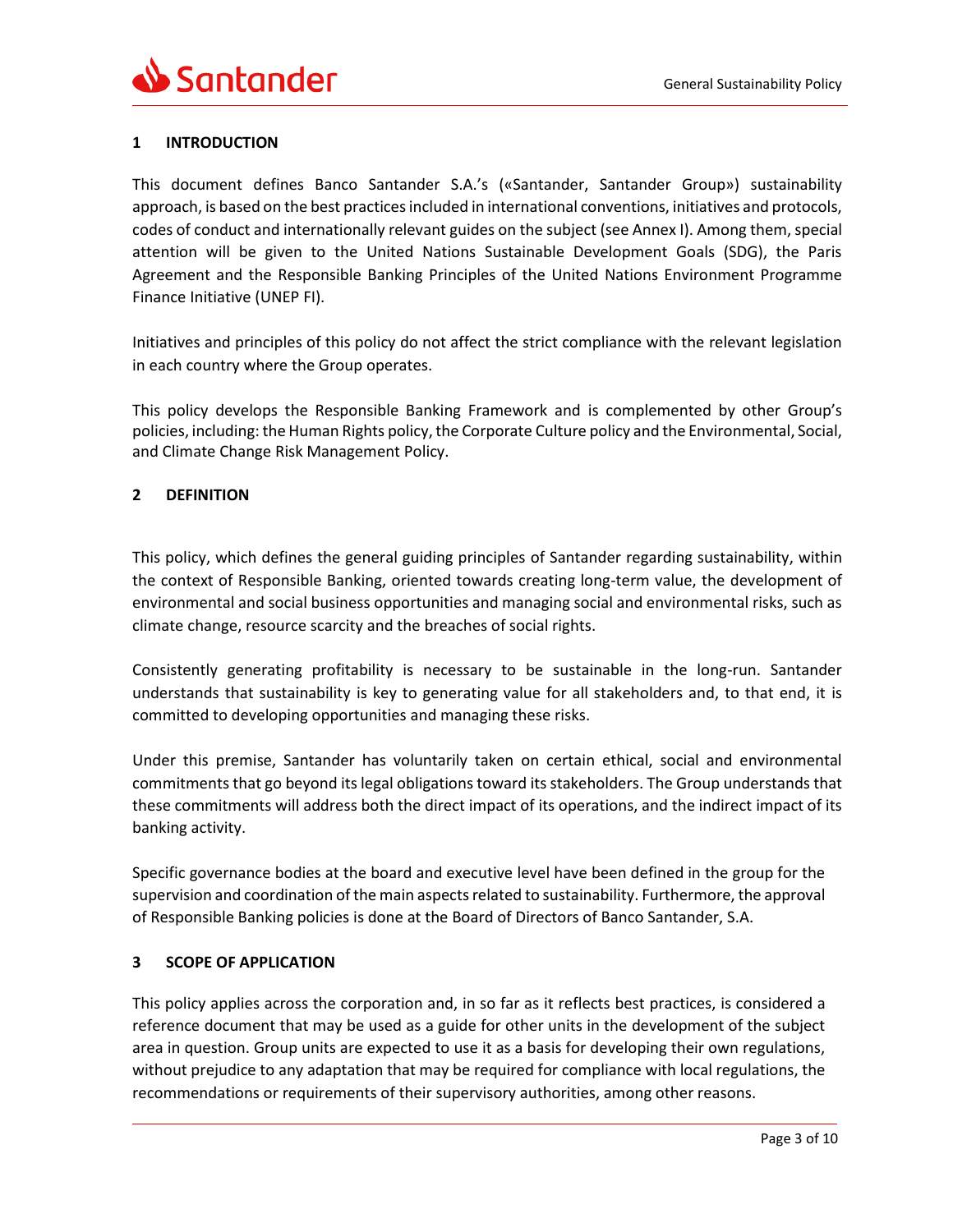

The regulations transposing this policy must be validated at corporate level before being approved by the entity involved. The regulations which are valid on the date that this policy comes into force must be adapted to it.

#### <span id="page-3-0"></span>**4 SUSTAINABILITY GENERAL PRINCIPLES**

#### 4.1 Relationships with stakeholders

Under this policy, Santander sets out a number of principles and commitments, designed to create long-term value for its stakeholders.

• Employees:

Above all else, Santander's continued success depends on our employees. Therefore, Santander works to attract, retain and develop our talent to have the best professionals, always making sure they provide customers with the best service. The General Code of Conduct will, in turn, catalogues the ethical principles and rules of conduct by which all activities of Santander Group employees must be governed.

With regard to its employees, the Group will observe the following principles:

- $\circ$  Respect for diversity, and non-discrimination because of gender, race, age or any other condition.
- $\circ$  Promotion of work-life balance, as well as a safe and healthy workplace for employees.
- $\circ$  Encourage equal opportunities among its employees, aspiring to have a balanced representation between men and women in all functions and responsibilities.
- o Make sure employees behave in accordance with certain ethical and responsible conduct principles and rules by implementing the *General Code of Conduct*.
- o Promote programmes to make employees aware of social and environmental issues, included measures for good environmental management practices, social and environmental risks and business opportunities.
- o Encourage corporate volunteering to help the communities it serves prosper and increase our employees pride in belonging to this company.
- Customers:

Build long-term relationships of trust being established with customers, earning their loyalty, adapting to their needs and enhancing their satisfaction.

> o Santander aims to offer products and services that are simple, personalised and adapted to the needs and risk profile of its customers and provide them with accurate, sufficient and appropriate information.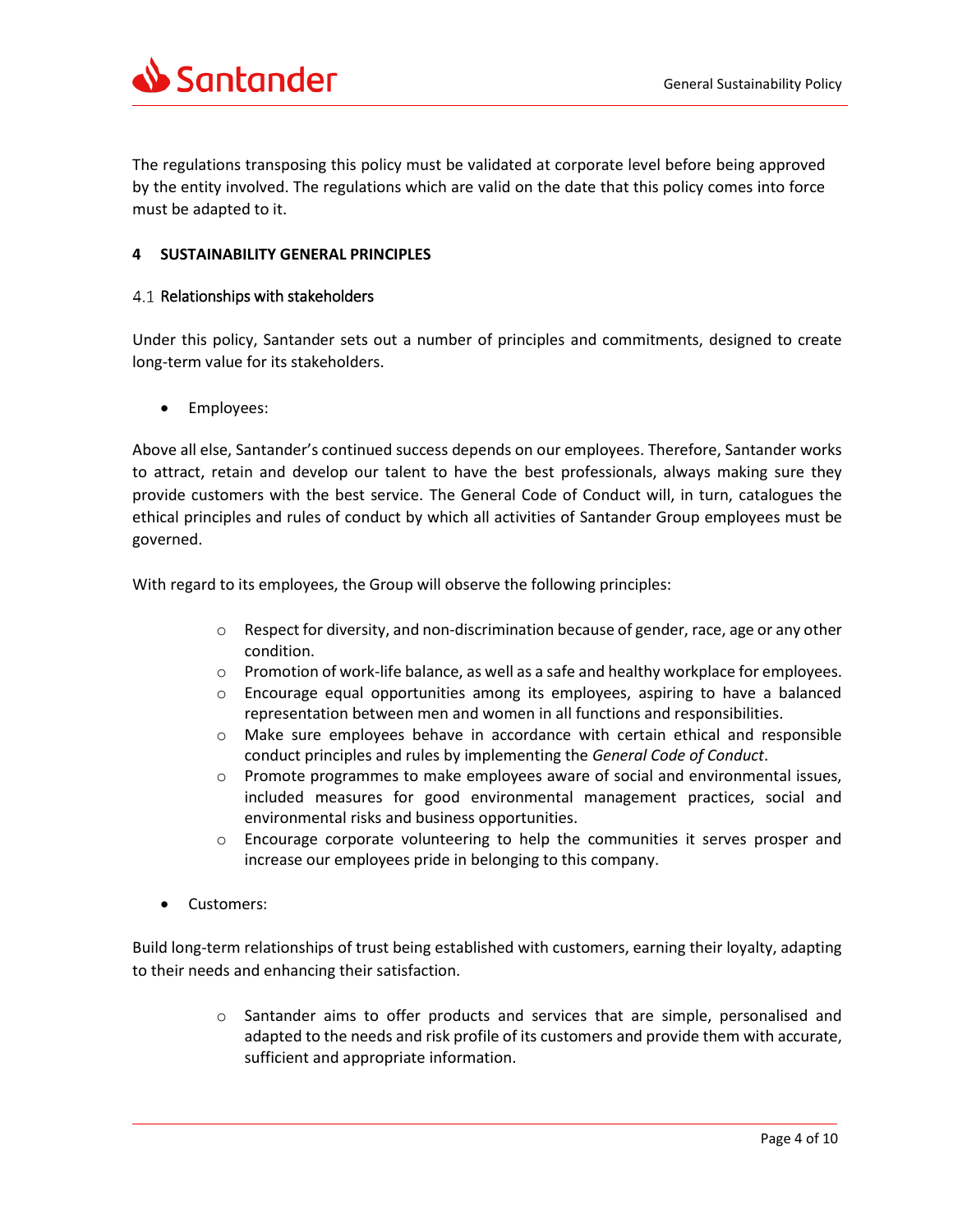

- $\circ$  It will give customers access to the various products and services the Bank offers through a multi-channel offering so customers may use them however, whenever, and wherever they wish based on their needs.
- $\circ$  The Group will also design social and environmental products and services in order to promote financial inclusion and help protect the environment and mitigate climate change.
- o It will monitor exceptional situations or settings that may have an effect on certain customers in order to offer them alternative solutions, in particular, among those groups in a situation of vulnerability or risk of social exclusion.
- $\circ$  It will make decisions taking into account ethical, social and environmental matters and financial and risk criteria pursuant to this sustainability policy and the *Environmental, Social, and Climate Change Risk Management Policy.*
- $\circ$  It will be particularly diligent to prevent and avoid the funding of illegal activity in compliance with the Financial Crime prevention rules and by taking any additional measures deemed necessary.
- $\circ$  Santander will promote specialized financial education with the objective of providing information to current and potential clients about products and financial services, as well as the expertise needed for decision-making. In addition, and as one of the main principles of Consumer Protection, Santander will analyse gaps found in customers´ knowledge in order to update the financial education programs.
- Shareholders:

Long-term value creation and maximum information transparency are fundamental in Santander's relationship with its shareholders.

To this end Santander:

- o Will ensure equal treatment between shareholders.
- $\circ$  Will offer thorough, clear and accurate information to all shareholders through various communication channels made available to them by the Bank.
- Communities:

Santander also helps the communities it serves to prosper socially and economically through its social investment, with education being a main point of interest. The Group understands as well the support to education as an empowering lever that contributes to alleviating many of the major problems faced by humanity, such as poverty and hunger.

> $\circ$  Santander holds higher education to be the driver of growth, progress and future wellbeing. It is the main social investment the Bank makes and is the hallmark of its commitment towards the community. Through agreements with universities in different countries, the Bank will promote the improvement and excellence of universities, international mobility of university groups (teachers, students and researchers), research, innovation and entrepreneurship.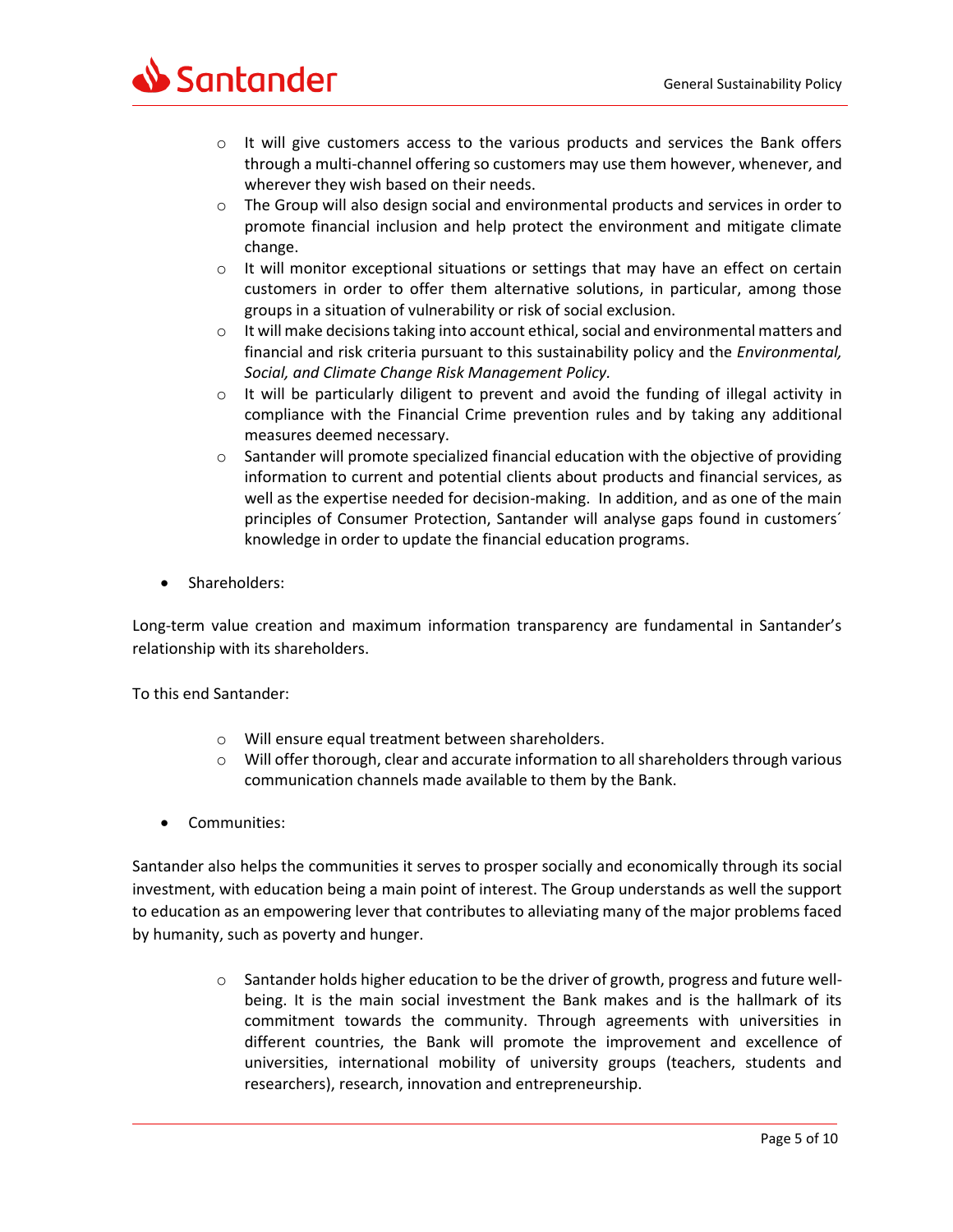

- $\circ$  The Group will promote general financial education with the aim of improving citizens' financial culture and providing them with tools and knowledge to help them in making financial decisions, in line with Group's Consumer Protection principles.
- $\circ$  It will also pay close attention to childhood education, entrepreneurship and job creation, as well as social welfare, and promote initiatives to raise awareness about these issues and the fight against climate change.
- $\circ$  It will consider within its social investment decisions to contribute towards the eradication of poverty and support the most disadvantaged groups aiming to further social inclusion.
- $\circ$  It will also promote employee participation in this area through volunteer initiatives.
- Suppliers:

Santander has ethical and transparent relationships with suppliers, as detailed in the *Suppliers Certification Policy,* which states that responsible banking principles will be considered when selecting suppliers, specifically mentioning:

- $\circ$  Ethics and conduct: as referring to compliance with principles of fair and honest treatment, transparency and honesty. It is also expected that suppliers have ethical policies and at least comply with local laws, anti-corruption measures and initiatives to ensure business integrity.
- $\circ$  Social aspects: such as the protection of human rights in accordance with the UN Universal Declaration of Human Rights, and in terms of health, safety requirements and diversity and inclusion in the working environment of suppliers, encouraging the observance of the UN Global Compact**<sup>1</sup>** principles.
- o Environmental aspects: inviting suppliers to join the Group commitment on environmental protection and transition to a low carbon economy.

### **Environmental commitments**

Environment:

 $\overline{a}$ 

Santander is committed to protecting the environment, especially in relation to developing solutions to climate change challenge. To this end, the Bank undertakes to consider both the environmental impact of its facilities and internal operations and of its banking and financial activity.

a) Internal environmental management:

Santander Group promotes management systems based on internationally accepted regulatory standards and driven by the continuous improvement management model (ISO Rules).

**<sup>1</sup>** Global Compact: voluntary initiative based on CEO commitments to implement universal sustainability principles and to take steps to support UN goals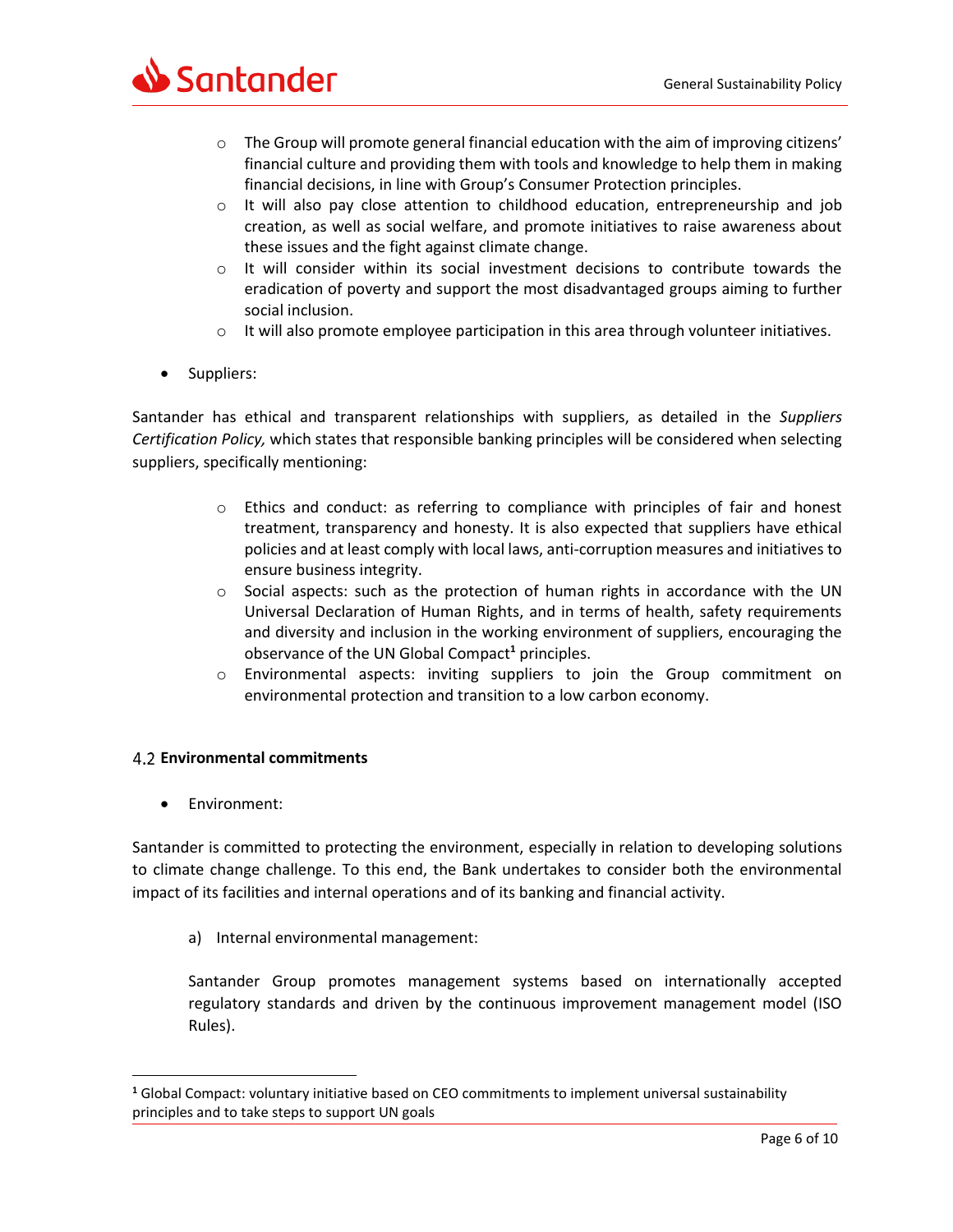Santander

The Group calculates, measures and controls consumption, emissions and waste of most of its facilities – captured and processed through an internally developed processing system annually audited by an independent external entity. This allows it to identify critical points that generate bigger environmental impacts. It makes the adoption of more effective prevention measures possible and establishes targets in order to improve environmental management in a systematic manner.

Regarding internal environmental management, Santander Group makes the following commitments:

- $\circ$  Meet the regulatory requirements and others that are related to Santander's activities, products and services.
- o Promote continuous improvement of its management systems in order to improve environmental performance.
- o Establish work guidelines and control mechanisms to ensure environmental protection and pollution prevention.
- $\circ$  Communicate the policy to employees and society and establish with its stakeholders communication channels related to environmental topics.
- b) Banking and financial activity:

Santander Group is responding to the challenge posed by climate change and related regulatory demands by establishing, through its Environmental, Social, and Climate Change Risk Management policy clear prohibitions and restrictions to the financing of activities that may have a direct environmental and social impact, including the long term effects of climate change.

The Group is also committed to meeting best practices and regulatory requirements related to the disclosure of its financial risks arising from climate change, and the actions it is taking for the identification, management and monitoring of those risks.

Supporting the Bank's ambition to become net zero carbon emissions by 2050 in their fight against climate change, it will set decarbonisation targets in those activities and sectors that pollute the most. To do so, the Group will also engage with the customers to help them in their transition to a green economy.

Climate change and Environmental and Social risks also offer the Group the possibility to identify new business opportunities. Through the development of products designed to promote sustainability, the Group supports economic growth while respecting the environment.

Dialogue with stakeholders regarding other matters: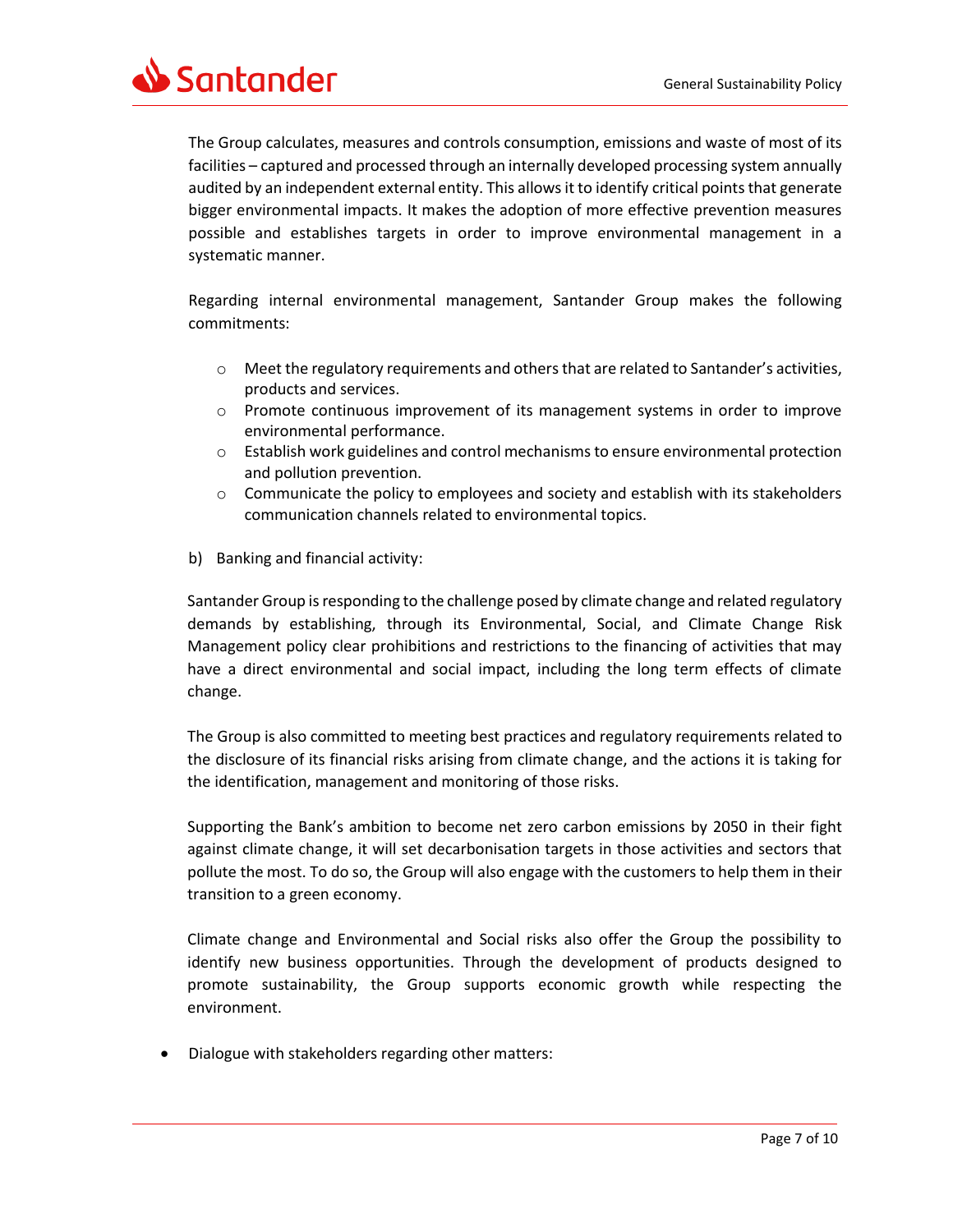

In order to receive all important feedback, Santander will maintain dialogue and consultation channels with its main stakeholders, employees, customers, shareholders, investors, suppliers, authorities, regulators, supervisors and NGOs.

### <span id="page-7-0"></span>**5 FINANCE-RELATED ENVIRONMENTAL,SOCIAL, AND CLIMATE CHANGE RISKS**

Santander Group lends great importance to the environmental, social and climate change risks stemming from its customers' activities in sensitive sectors.

The Group has approved the Environmental, Social, and Climate Change Risk Management policy that contains the criteria for the identification, evaluation, monitoring and management of environmental and social risks and other activities related to climate change of customers operating in the following sectors: energy, soft commodities and mining and metals.

#### <span id="page-7-1"></span>**6 GOVERNANCE**

#### Ownership  $6.1$

The Responsible Banking function is responsible for drawing up this policy.

The owner of this policy is the Board of Directors of Banco Santander, S.A. Prior to approval, the policy was reviewed by the Responsible Banking, Sustainability and Culture Committee.

#### 6.2 Interpretation

The Responsible Banking function is responsible for interpreting this policy.

It will be the responsibility of the Responsible Banking function to inform the local Responsible Banking units, in the Group's subsidiaries, of any revision or modification of this policy for its correct local adoption. This function will also be responsible for making the proper follow-up of said local adoption.

#### 6.3 Date of validity and periodic review

This policy will come into force on the date it is published. Its contents will be reviewed on a regular basis, and any changes or modifications considered appropriate will be made.

This policy was last revised in December 2021 and is published for general knowledge on the corporate intranet and on the website [www.santander.com](http://www.santander.com/)

#### 6.4 Sustainability Governance at the Group

In order to analyse the opportunities, risks and challenges from matters related to sustainability, including climate change, Santander has the following forums:

 A Responsible Banking, Sustainability and Culture Commission that assists the Board of directors in fulfilling its oversight responsibilities with respect to the responsible business strategy and sustainability issues of the Company and its Group.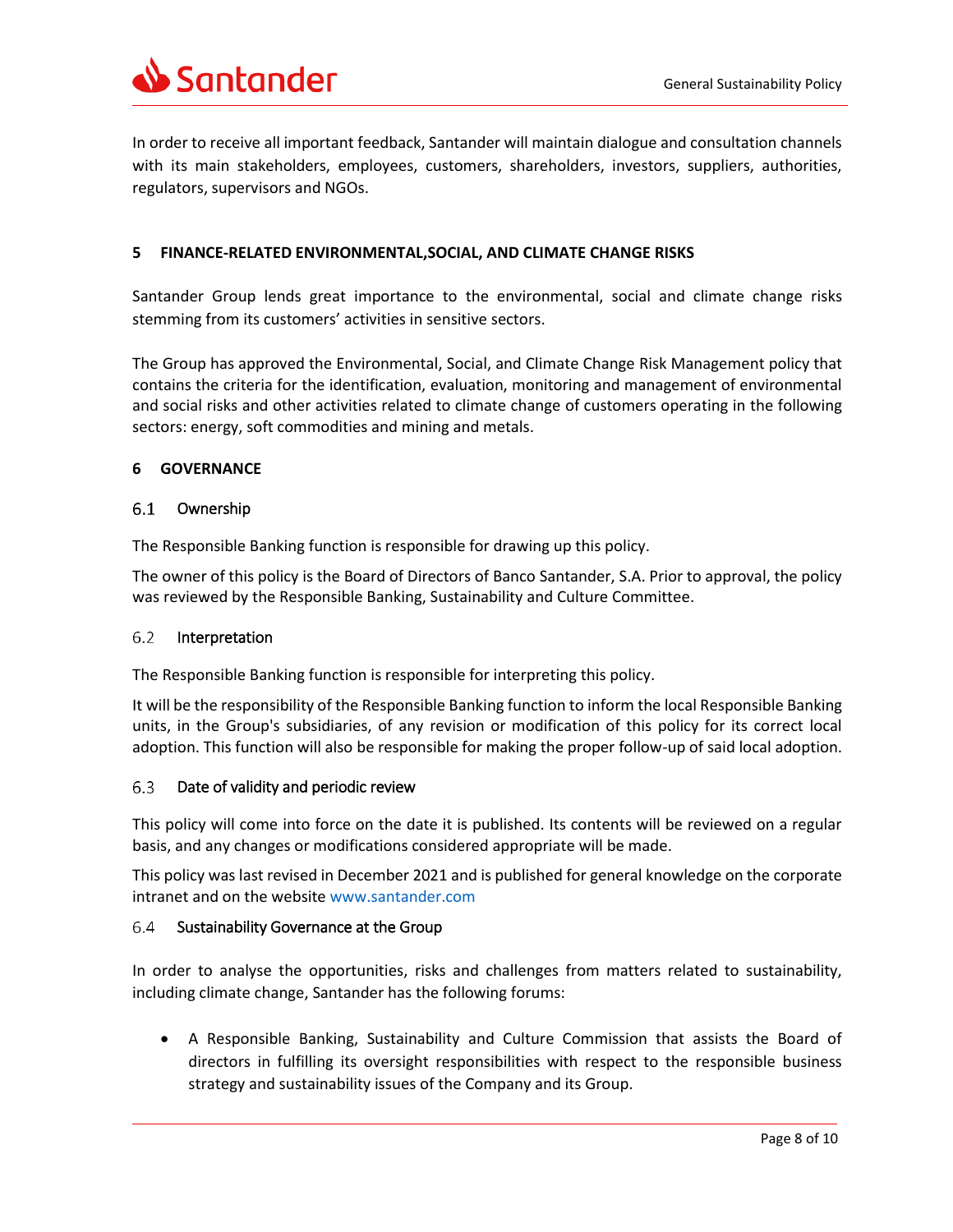

 A specific forum, the Responsible Banking Forum, that supports the Commission's works and proposes and monitors the sustainability strategy. This steering group is composed by senior managers.

The subsidiary entities, in accordance with the principle of proportionality, will establish the governing bodies necessary for the management and monitoring of sustainability issues. These are managed, in our main geographies, by local Responsible Banking Units, that come together periodically as the Responsible Banking Network.

Skills in sustainability, including climate change, will be considered as a factor for the composition of the governance bodies, as appropriate.